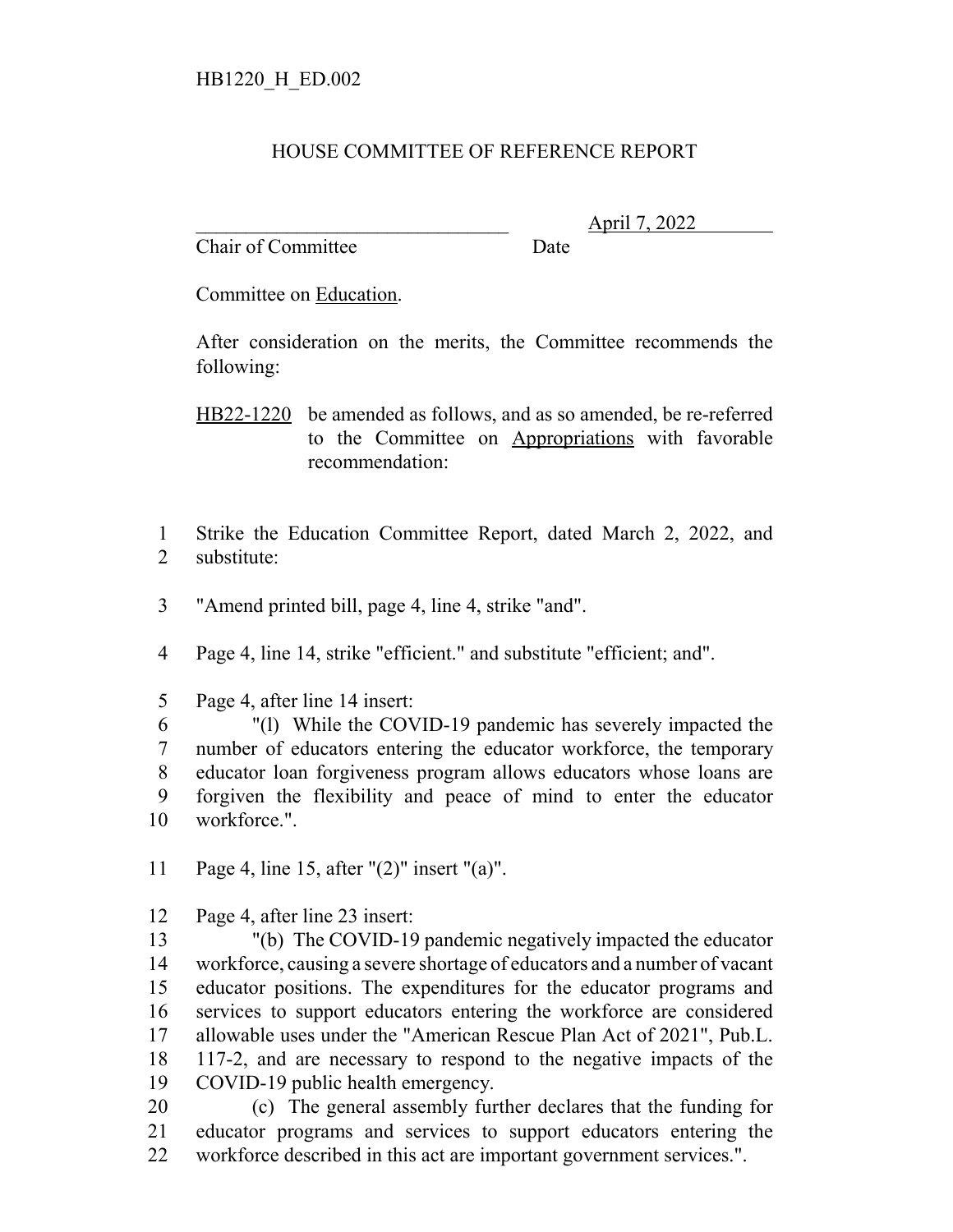Page 9, after line 9 insert:

 "(4) (a) FOR THE 2022-23 STATE FISCAL YEAR, THE GENERAL ASSEMBLY SHALL APPROPRIATE TO THE DEPARTMENT THIRTY-NINE MILLION DOLLARS FROM THE ECONOMIC RECOVERY AND RELIEF CASH FUND CREATED PURSUANT TO SECTION 24-75-228 TO FUND STIPENDS FOR ELIGIBLE STUDENTS.

 (b) THE DEPARTMENT OR THE STIPEND RECIPIENTS SHALL SPEND OR OBLIGATE ANY MONEY RECEIVED PURSUANT TO THIS SUBSECTION (4) BY DECEMBER 31, 2024.ANY MONEY OBLIGATED BY DECEMBER 31, 2024 MUST BE EXPENDED BY DECEMBER 31, 2026.

 (c) THE DEPARTMENT AND ANY PERSON WHO RECEIVES MONEY FROM THE DEPARTMENT, INCLUDING EACH STIPEND RECIPIENT, SHALL COMPLY WITH THE COMPLIANCE, REPORTING, RECORD-KEEPING, AND PROGRAM EVALUATION REQUIREMENTS ESTABLISHED BY THE OFFICE OF STATE PLANNING AND BUDGETING AND THE STATE CONTROLLER IN ACCORDANCE WITH SECTION 24-75-226 (5).

 (d) THIS SUBSECTION (4) IS REPEALED, EFFECTIVE JANUARY 31, 2027.".

Page 12, after line 2 insert:

 "(4) (a) FOR THE 2022-23 STATE FISCAL YEAR, THE GENERAL ASSEMBLY SHALL APPROPRIATE TO THE DEPARTMENT THREE MILLION DOLLARS FROM THE ECONOMIC RECOVERY AND RELIEF CASH FUND CREATED PURSUANT TO SECTION 24-75-228 TO FUND STIPENDS FOR ELIGIBLE STUDENTS.

 (b) THE DEPARTMENT OR THE STIPEND RECIPIENT SHALL SPEND OR OBLIGATE ANY STIPEND MONEY RECEIVED PURSUANT TO THIS SUBSECTION (4) BY DECEMBER 31, 2024. ANY MONEY OBLIGATED BY DECEMBER 31, 2024 MUST BE EXPENDED BY DECEMBER 31, 2026.

 (c) THE DEPARTMENT AND ANY PERSON WHO RECEIVES MONEY FROM THE DEPARTMENT, INCLUDING EACH STIPEND RECIPIENT, SHALL COMPLY WITH THE COMPLIANCE, REPORTING, RECORD-KEEPING, AND PROGRAM EVALUATION REQUIREMENTS ESTABLISHED BY THE OFFICE OF STATE PLANNING AND BUDGETING AND THE STATE CONTROLLER IN ACCORDANCE WITH SECTION 24-75-226 (5).

 (d) THIS SUBSECTION (4) IS REPEALED, EFFECTIVE JANUARY 31, 2027.".

Page 14, after line 4 insert:

 "**SECTION 3.** In Colorado Revised Statutes, **add** part 4 to article 3.9 of title 23 as follows: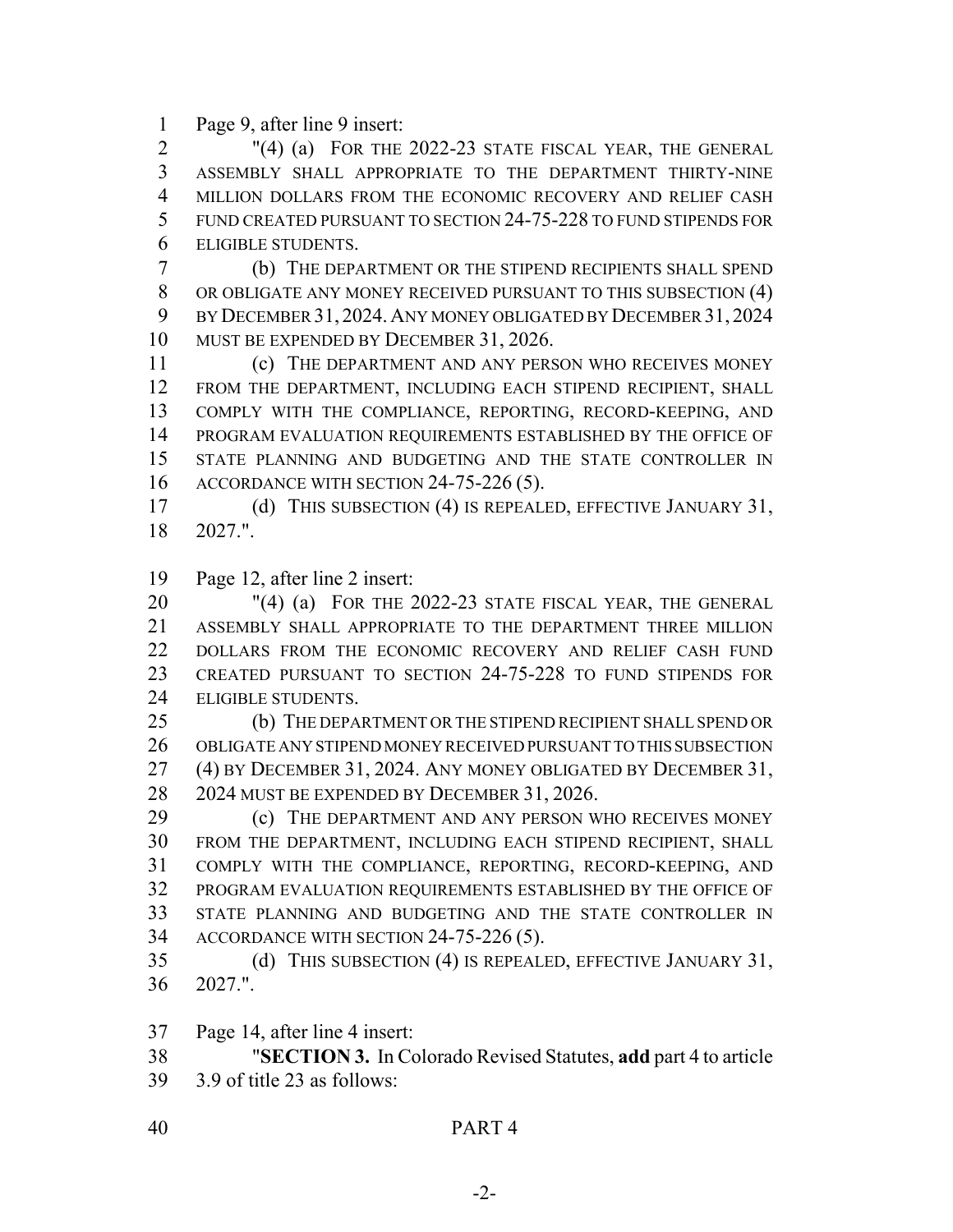| $\mathbf{1}$   | TEMPORARY EDUCATOR LOAN                                            |
|----------------|--------------------------------------------------------------------|
| $\overline{2}$ | <b>FORGIVENESS PROGRAM</b>                                         |
|                |                                                                    |
| 3              | 23-3.9-401. Definitions. As USED IN THIS PART 4, UNLESS THE        |
| $\overline{4}$ | <b>CONTEXT OTHERWISE REQUIRES:</b>                                 |
| 5              | (1) "APPROVED PROGRAM OF PREPARATION" MEANS A PROGRAM              |
| 6              | OF STUDY FOR PREPARATION THAT IS APPROVED BY THE COLORADO          |
| 7              | COMMISSION ON HIGHER EDUCATION PURSUANT TO SECTION 23-1-121,       |
| 8              | INCLUDING A PREPARATION PROGRAM FOR SCHOOL COUNSELORS OR AN        |
| 9              | ALTERNATIVE TEACHER PROGRAM, AS DEFINED IN SECTION 22-60.5-102     |
| 10             | (5), AND THAT UPON COMPLETION LEADS TO A RECOMMENDATION FOR        |
| 11             | LICENSURE BY AN ACCEPTED INSTITUTION OF HIGHER EDUCATION, AS       |
| 12             | DEFINED IN SECTION 22-60.5-102 (1).                                |
| 13             | (2) "AT-RISK PUPILS" HAS THE SAME MEANING AS SET FORTH IN          |
| 14             | SECTION 22-54-103 $(1.5)(a)(VI)$ .                                 |
| 15             | (3) "COMMISSION" MEANS THE COLORADO COMMISSION ON                  |
| 16             | HIGHER EDUCATION.                                                  |
| 17             | (4) "EDUCATOR" MEANS A TEACHER OR SCHOOL COUNSELOR.                |
| 18             | (5) "FACILITY SCHOOL" MEANS AN APPROVED FACILITY SCHOOL,           |
| 19             | AS DEFINED IN SECTION $22-2-402$ (1).                              |
| 20             | (6) "QUALIFIED LOAN" MEANS AN EDUCATIONAL LOAN INCURRED            |
| 21             | WHILE COMPLETING A PROGRAM OF PREPARATION, INCLUDING AN            |
| 22             | ALTERNATIVE TEACHER PREPARATION PROGRAM APPROVED PURSUANT TO       |
| 23             | ARTICLE 60.5 OF TITLE 22, THAT LEADS TO EDUCATOR LICENSURE         |
| 24             | PURSUANT TO ARTICLE 60.5 OF TITLE 22, OR A BACHELOR'S OR MASTER'S  |
| 25             | DEGREE IN THE AREA IN WHICH THE EDUCATOR IS EMPLOYED IN A          |
| 26             | <b>QUALIFIED POSITION.</b>                                         |
| 27             | (7) "QUALIFIED POSITION" MEANS:                                    |
| 28             | (a) A HARD-TO-STAFF EDUCATOR POSITION IN A RURAL SCHOOL OR         |
| 29             | RURAL SCHOOL DISTRICT, OR IN A FACILITY SCHOOL THAT IS IN A RURAL  |
| 30             | SCHOOL DISTRICT, IDENTIFIED BY THE DEPARTMENT OF EDUCATION         |
| 31             | PURSUANT TO SECTION $23-3.9-102$ (6); OR                           |
| 32             | A HARD-TO-STAFF EDUCATOR POSITION IN A CONTENT<br>(b)              |
| 33             | SHORTAGE AREA IDENTIFIED PURSUANT TO SECTION 23-3.9-102 (6) IN A   |
| 34             | COLORADO PUBLIC SCHOOL, A SCHOOL OPERATED BY A BOARD OF            |
| 35             | COOPERATIVE SERVICES CREATED PURSUANT TO ARTICLE 5 OF TITLE 22, OR |
| 36             | A FACILITY SCHOOL.                                                 |
| 37             | (8) "RURAL SCHOOL" OR "RURAL SCHOOL DISTRICT" MEANS A              |
| 38             | PUBLIC SCHOOL OR SCHOOL DISTRICT IDENTIFIED BY THE DEPARTMENT OF   |
| 39             | EDUCATION PURSUANT TO SECTION $23-3.9-102(6)$ .                    |
| 40             | (9) "SCHOOL" OR "PUBLIC SCHOOL" MEANS A PUBLIC SCHOOL THAT         |
| 41             | SERVES ANY OF GRADES KINDERGARTEN THROUGH TWELVE AND THAT          |
| 42             | DERIVES ITS SUPPORT, IN WHOLE OR IN PART, FROM MONEY RAISED BY A   |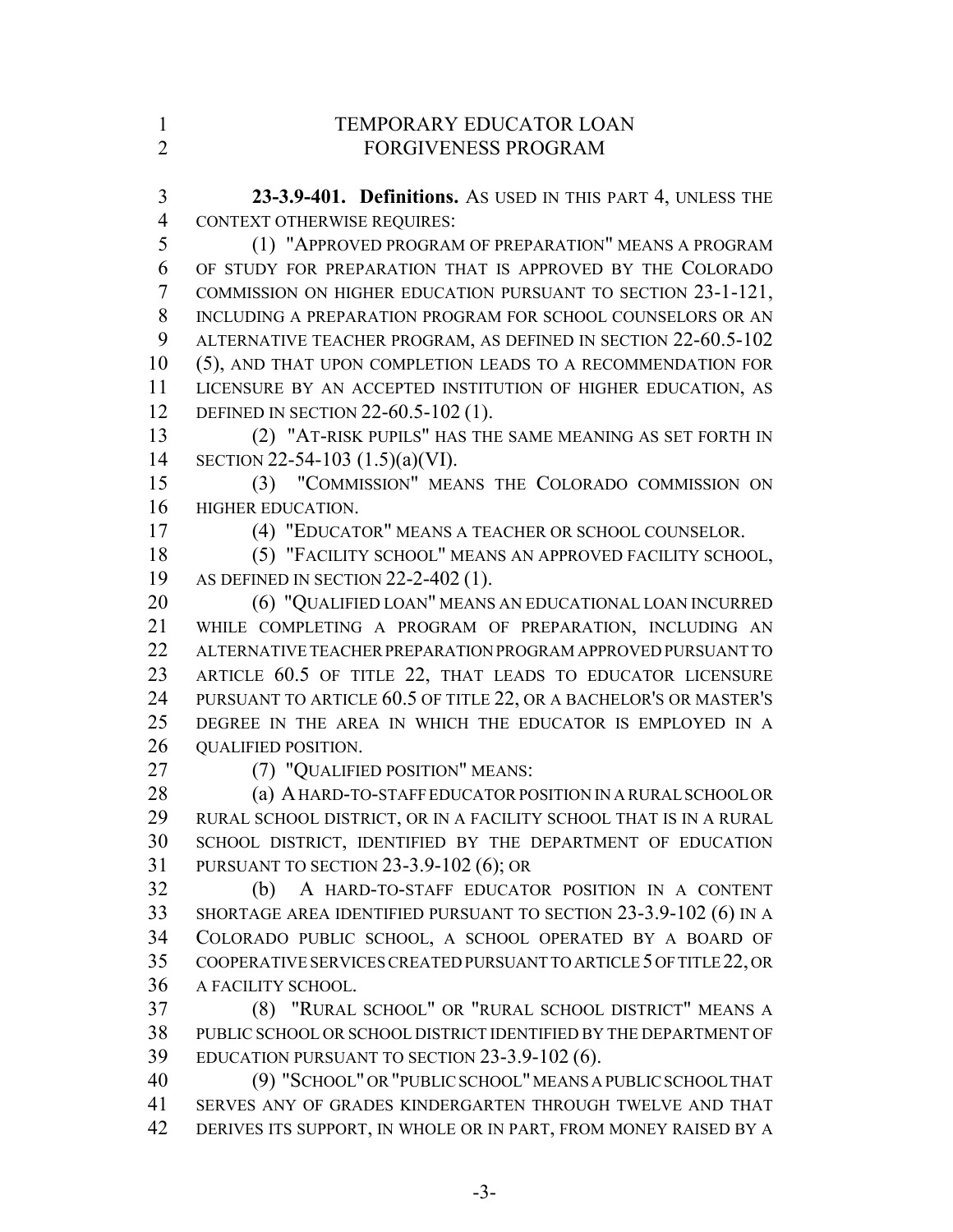GENERAL STATE OR SCHOOL DISTRICT TAX. A PUBLIC SCHOOL INCLUDES A CHARTER SCHOOL AUTHORIZED BY A SCHOOL DISTRICT PURSUANT TO PART 1 OF ARTICLE 30.5 OF TITLE 22, BY THE STATE CHARTER SCHOOL INSTITUTE 4 PURSUANT TO PART 5 OF ARTICLE 30.5 OF TITLE 22, OR BY THE COLORADO SCHOOL FOR THE DEAF AND THE BLIND PURSUANT TO SECTION 22-80-102 (4).

 **23-3.9-402. Temporary educator loan forgiveness program - administration - eligibility.** (1) (a) THE GENERAL ASSEMBLY AUTHORIZES THE COMMISSION TO DEVELOP AND MAINTAIN A TEMPORARY EDUCATOR LOAN FORGIVENESS PROGRAM FOR IMPLEMENTATION IN THE 2022-23 STATE FISCAL YEAR FOR PAYMENT OF ALL OR PART OF THE PRINCIPAL AND INTEREST OF THE QUALIFIED LOANS OF AN EDUCATOR WHO IS HIRED FOR A QUALIFIED POSITION. THE COMMISSION SHALL DETERMINE WHETHER A LOAN IS A QUALIFIED LOAN FOR PURPOSES OF THE TEMPORARY EDUCATOR LOAN FORGIVENESS PROGRAM. THE COMMISSION SHALL DEVELOP LOAN REPAYMENT POLICIES THAT ENSURE THE MONEY IS USED FOR THE REPAYMENT OF QUALIFIED LOANS OF EDUCATORS EMPLOYED IN QUALIFIED POSITIONS.

 (b) THE GENERAL ASSEMBLY SHALL APPROPRIATE TO THE COMMISSION TEN MILLION DOLLARS FROM THE ECONOMIC RECOVERY AND RELIEF CASH FUND CREATED PURSUANT TO SECTION 24-75-228 TO FUND THE TEMPORARY EDUCATOR LOAN FORGIVENESS PROGRAM. THE COMMISSION OR A LOAN FORGIVENESS RECIPIENT SHALL SPEND OR OBLIGATE ANY MONEY RECEIVED PURSUANT TO THIS SECTION BY DECEMBER 31, 2024. ANY MONEY OBLIGATED BY DECEMBER 31, 2024, MUST BE EXPENDED BY DECEMBER 31, 2026.

 (c) NO LATER THAN JULY 1, 2022, THE COMMISSION SHALL 28 APPROVE APPLICATIONS. IF MORE NEW PARTICIPANTS APPLY THAN CAN BE APPROVED BASED ON THE MONEY AVAILABLE, THE COMMISSION SHALL:

 (I) FIRST, APPROVE APPLICANTS WHO HAVE CONTRACTED FOR A QUALIFIED POSITION IN A RURAL SCHOOL DISTRICT OR RURAL SCHOOL WHOSE PERCENTAGE OF AT-RISK PUPILS EXCEEDED SIXTY PERCENT IN THE 2021-22 BUDGET YEAR;

 (II) SECOND, APPROVE APPLICANTS WHO HAVE CONTRACTED FOR A QUALIFIED POSITION IN A CONTENT SHORTAGE AREA WITH A SCHOOL WHOSE PERCENTAGE OF AT-RISK PUPILS EXCEEDED SIXTY PERCENT IN THE 2021-22 BUDGET YEAR;

 (III) THIRD, APPROVE APPLICANTS WHO HAVE CONTRACTED FOR A QUALIFIED POSITION IN A RURAL SCHOOL DISTRICT OR RURAL SCHOOL; AND (IV) FOURTH, APPROVE APPLICANTS WHO HAVE CONTRACTED WITH A SCHOOL FOR A QUALIFIED POSITION IN A CONTENT SHORTAGE AREA. (2) IN ADDITION TO ANY QUALIFICATIONS THE COMMISSION

SPECIFIES, TO QUALIFY FOR THE TEMPORARY EDUCATOR LOAN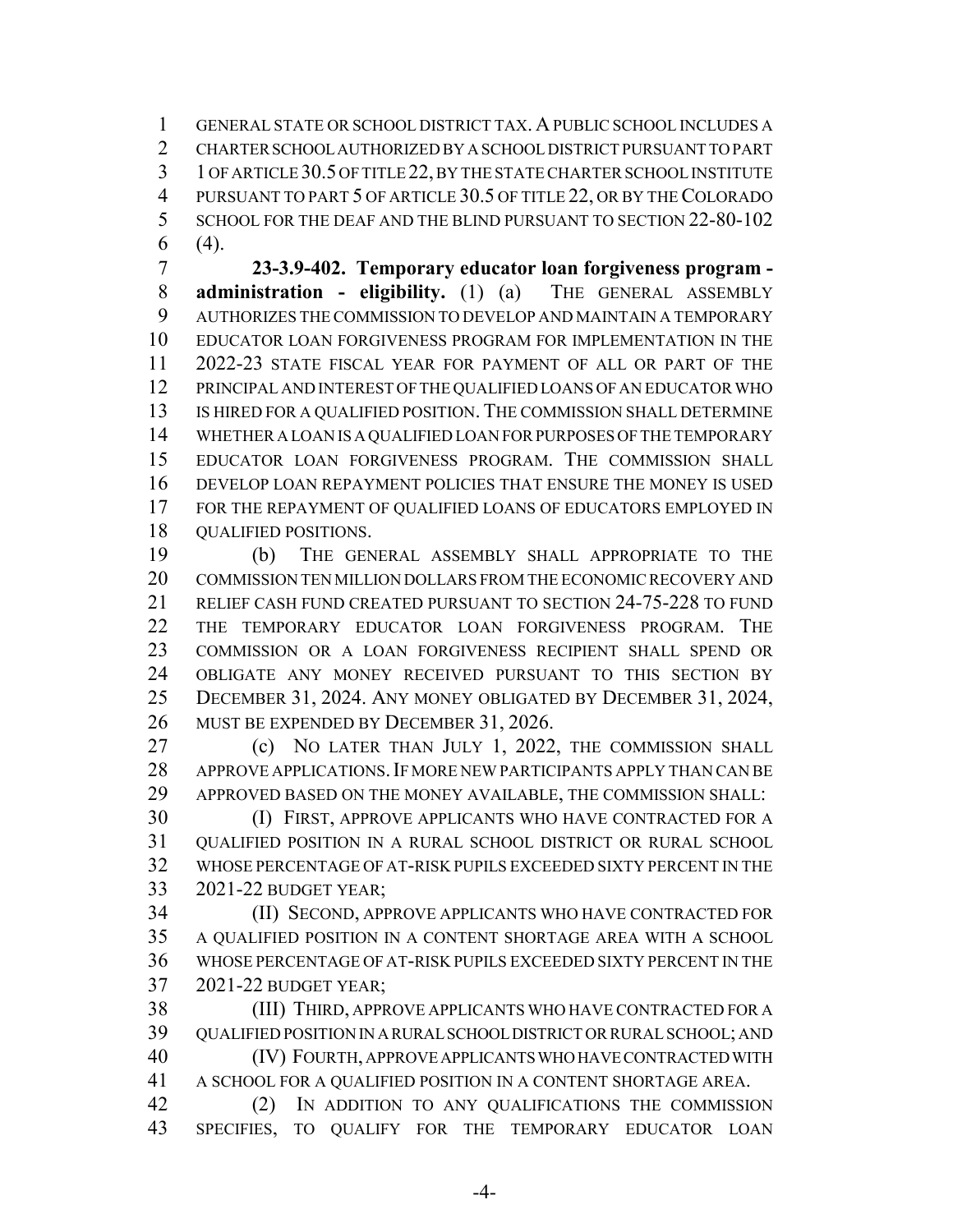FORGIVENESS PROGRAM, AN EDUCATOR MUST:

 (a) GRADUATE FROM A PROGRAM OF PREPARATION THAT LEADS TO EDUCATOR LICENSURE PURSUANT TO ARTICLE 60.5 OF TITLE 22;

 (b) MEET LICENSURE REQUIREMENTS PURSUANT TO SECTION 5 22-60.5-201 (1)(a) OR (1)(b) OR 22-60.5-210 (1)(a);

 (c) ENTER THE EDUCATOR WORKFORCE ON OR AFTER THE 2019-20 STATE FISCAL YEAR AND CONTRACT FOR A QUALIFIED POSITION NO LATER THAN THE END OF THE 2021-22 STATE FISCAL YEAR; AND

9 (d) BE LIABLE FOR AN OUTSTANDING BALANCE ON A QUALIFIED LOAN.

 (3) AN EDUCATOR WHO HAS RECEIVED MONEY FROM THE EDUCATOR LOAN FORGIVENESS PROGRAM CREATED IN SECTION 23-3.9-102, STUDENT EDUCATOR STIPEND PROGRAM CREATED IN SECTION 23-3.9-302, OR EDUCATOR TEST STIPEND PROGRAM CREATED IN SECTION 23-3.9-303 IS NOT ELIGIBLE FOR LOAN FORGIVENESS MONEY PURSUANT TO THIS PART 4.

 (4) AN EDUCATOR WHO QUALIFIES PURSUANT TO SUBSECTION (2) OF THIS SECTION IS ELIGIBLE FOR UP TO FIVE THOUSAND DOLLARS IN LOAN FORGIVENESS.

 **23-3.9-403. Reporting.** THE COMMISSION, AND ANY PERSON WHO RECEIVES MONEY FROM THE COMMISSION, INCLUDING EACH LOAN FORGIVENESS RECIPIENT, SHALL COMPLY WITH THE COMPLIANCE, REPORTING, RECORD-KEEPING, AND PROGRAM EVALUATION REQUIREMENTS ESTABLISHED BY THE OFFICE OF STATE PLANNING AND BUDGETING AND THE STATE CONTROLLER IN ACCORDANCE WITH SECTION 24-75-226 (5).

 **23-3.9-404. Repeal of part.** THIS PART 4 IS REPEALED, EFFECTIVE JANUARY 31, 2027.".

Renumber succeeding sections accordingly.

30 Page 14, line 6, strike "portion and  $(5)(a)(I)$ ;" and substitute "portion, 31 (5)(a)(I), and (7);".

Page 14, after line 25 insert:

 "(7) **Interim authorization.** (a) An interim authorization authorizes a school district to employ a person who is:

 (I) Certified or licensed, or is eligible for certification or licensure, as a teacher, principal, or administrator in another state and who has not successfully completed the assessment of professional competencies to obtain an initial license under section 22-60.5-201 (1)(b), 22-60.5-301 (1)(a), or 22-60.5-306 (1)(a) but who meets the other requirements for an initial license specified in said sections; OR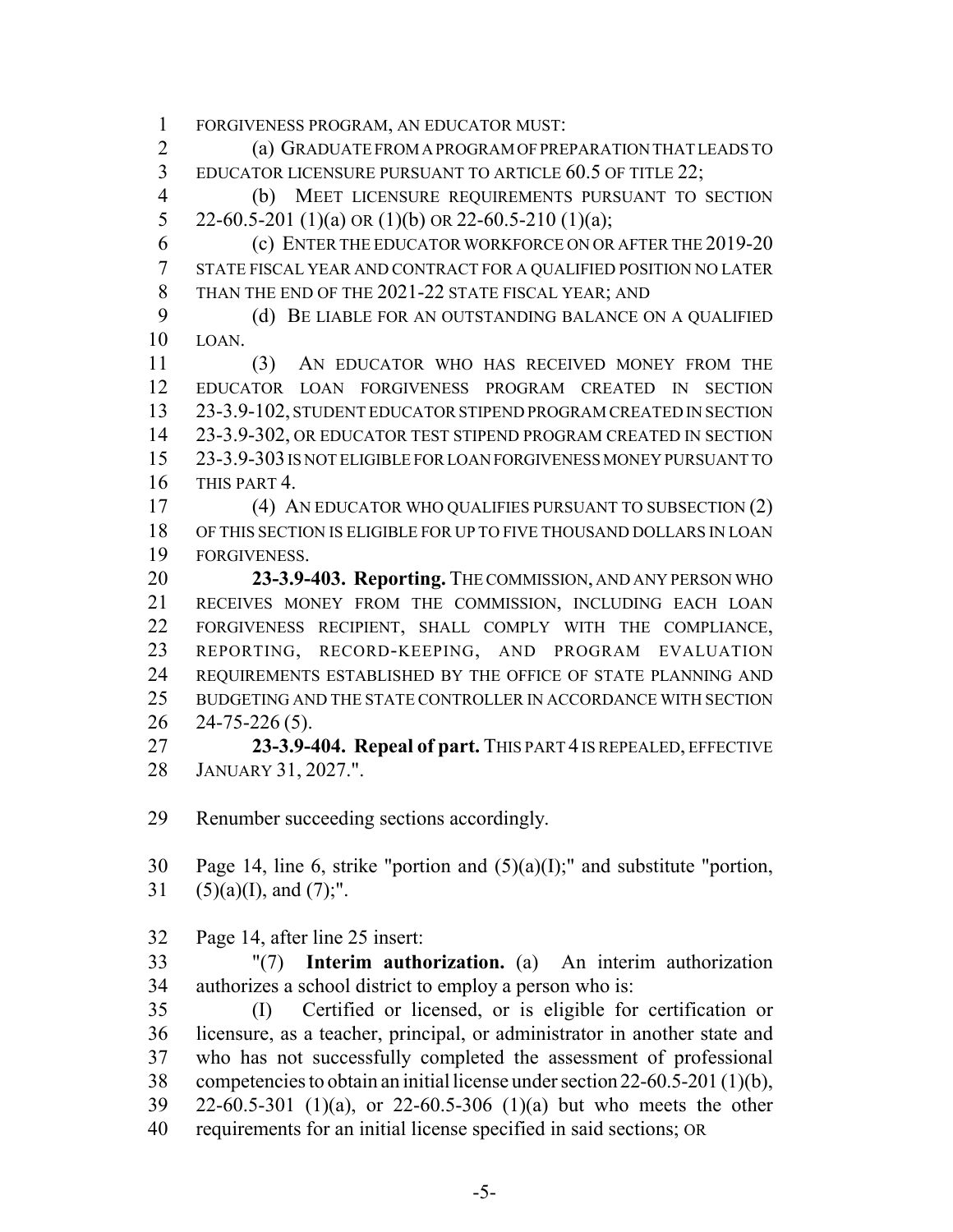(II) SEEKING AN ALTERNATIVE TEACHER LICENSE PURSUANT TO 2 SECTION 22-60.5-201 (1)(a) AND MEETS THE REQUIREMENTS FOR AN ALTERNATIVE TEACHER LICENSE, EXCEPT THAT THE PERSON HAS NOT SUCCESSFULLY COMPLETED THE ASSESSMENT OF PROFESSIONAL COMPETENCIES TO OBTAIN AN ALTERNATIVE TEACHER LICENSE.

 (b) An interim authorization is valid for one year, and the department of education may renew the authorization for one additional year. The employing school district may include the period during which a person works under an interim authorization toward the three full years of continuous employment necessary to cease being a probationary teacher pursuant to section 22-63-103 (7).

 $\left(\frac{b}{c}\right)$  (c) A school district that employs a person who holds an interim authorization may provide an induction program for the person, as described in section 22-60.5-204, 22-60.5-304, or 22-60.5-309, whichever is applicable. If the person successfully completes the induction program while employed under the interim authorization, the person may apply completion of the induction program toward meeting the requirements for a professional educator license.".

Page 15, line 9, after "APPROVED" insert "CONTENT-BASED OR".

 Page 15, line 15, strike "STANDARDS; OR" and substitute "STANDARDS FOR 21 EXAMINATION BY A REVIEW PANEL;".

- Page 15, line 19, strike "EDUCATION AND" and substitute "EDUCATION,".
- Page 15, line 20, after "SECTION 23-3.9-301 (8)," insert "THE STATE BOARD FOR COMMUNITY COLLEGES AND OCCUPATIONAL EDUCATION
- CREATED IN SECTION 23-60-104, AND SCHOOL DISTRICTS,".
- Page 15, after line 26 insert:

 "(c) THE DEPARTMENT MAY RECOMMEND TO THE STATE BOARD OF EDUCATION EXISTING PROGRAMS, RESOURCES, AND MATERIALS THAT ARE AVAILABLE TO THE DEPARTMENT FOR THE IMPLEMENTATION OF THE MULTIPLE MEASURES OF PROFESSIONAL COMPETENCIES SET FORTH IN 31 SUBSECTION (3)(a) OF THIS SECTION.".

- Reletter succeeding paragraph accordingly.
- Page 16, after line 3 insert:
- "(e) BEGINNING IN JANUARY 2025, AND IN JANUARY EVERY YEAR
- THEREAFTER, THE DEPARTMENT SHALL INCLUDE AS PART OF ITS "STATE
- MEASUREMENT FOR ACCOUNTABLE, RESPONSIVE, AND TRANSPARENT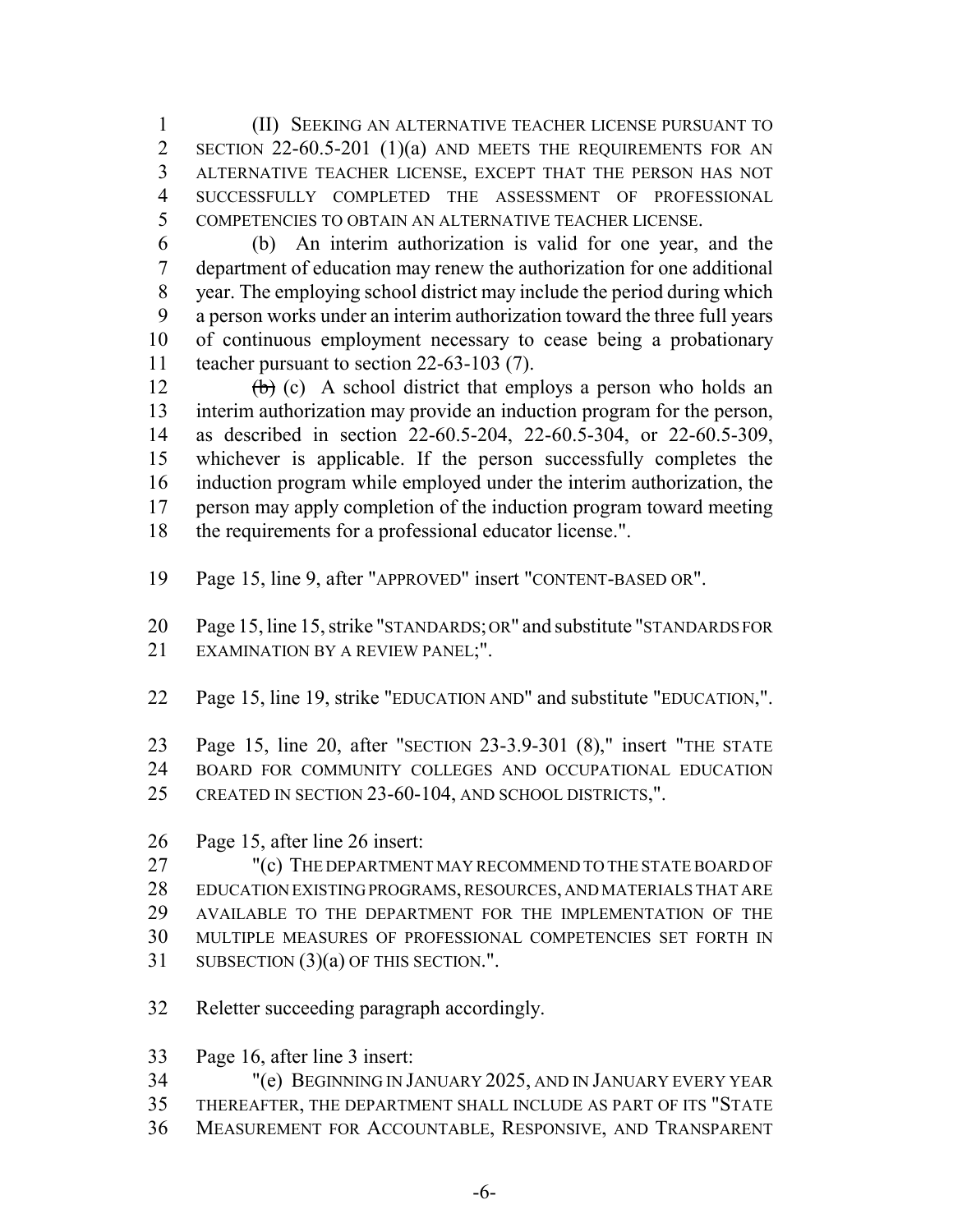- (SMART) GOVERNMENT ACT" HEARING REQUIRED BY SECTION 2-7-203 2 INFORMATION CONCERNING: (I) THE TOTAL NUMBER OF PANELISTS HIRED TO SIT ON A REVIEW PANEL TO EXAMINE PORTFOLIOS OF COURSE WORK; (II) THE TOTAL NUMBER OF HOURS THE REVIEW PANEL REVIEWS EDUCATOR PORTFOLIOS; (III) THE TOTAL NUMBER OF EDUCATOR CANDIDATES WHO SUBMIT A PORTFOLIO OF COURSE WORK FOR EXAMINATION BY THE REVIEW PANEL; (IV) THE TOTAL NUMBER OF EDUCATOR CANDIDATES WHO SUBMIT EVIDENCE OF ACHIEVING SUFFICIENTLY HIGH EDUCATION COURSE WORK GRADES ON COURSE WORK ALIGNED WITH RELEVANT STANDARDS; 12 (V) THE TOTAL NUMBER OF EDUCATOR CANDIDATES WHO COMPLETE AN APPROVED CONTENT-BASED ASSESSMENT; 14 (VI) THE TOTAL NUMBER OF EDUCATOR CANDIDATES WHO COMPLETE AN APPROVED PERFORMANCE-BASED ASSESSMENT; AND 16 (VII) THE TOTAL NUMBER OF EDUCATOR CANDIDATES WHO DEMONSTRATE PROFESSIONAL COMPETENCIES BY A COMBINATION OF THE 18 METHODS DESCRIBED IN SUBSECTION (3)(a) OF THIS SECTION. (f) THE PROVISIONS OF THIS SUBSECTION (3) DO NOT AFFECT THE 20 TEACHER TRAINING REQUIREMENTS SPECIFIED IN SECTION 22-7-1208 (6).". Page 19, strike lines 21 through 27 and substitute: "**SECTION 9. Safety clause.** The general assembly hereby finds, determines, and declares that this act is necessary for the immediate preservation of the public peace, health, or safety.".
- Page 20, strike lines 1 and 2.

 Strike "2023" and substitute "2022" on: **Page 7**, lines 20 and 24; and **Page 11**, lines 1 and 6.

 Strike "OR" on: **Page 17,** lines 4, 13, and 21; **Page 18,** lines 10 and 22; and **Page 19,** lines 7 and 15.

 After "SECTION 22-60.5-111 (5)," insert "OR AN INTERIM AUTHORIZATION PURSUANT TO SECTION 22-60.5-111 (7)," on: **Page 17,** lines 5 and 22;

**Page 18,** line 23; and **Page 19,** lines 8 and 16.

Strike "SECTION 22-60.5-111 (5)." and substitute "SECTION 22-60.5-111

(5), OR AN INTERIM AUTHORIZATION PURSUANT TO SECTION 22-60.5-111

(7)." on: **Page 17,** line 14; and **Page 18,** line 11.".